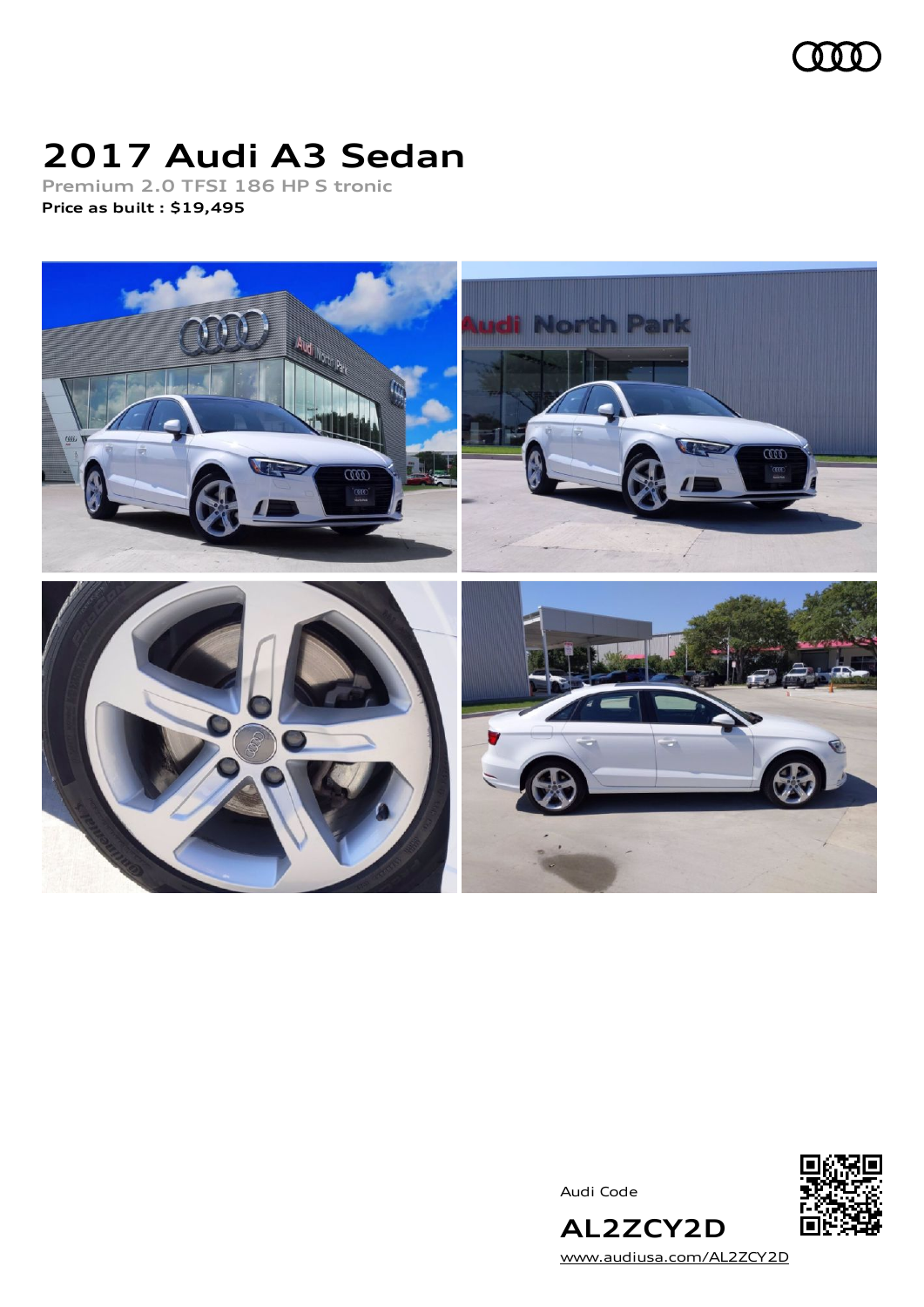## **Summary**

**Audi 2017 Audi A3 Sedan** Premium 2.0 TFSI 186 HP S tronic

**Price as buil[t](#page-9-0)** \$19,495

#### **Exterior colour**

Ibis White

#### **Interior colour**

| Seats     | Black |
|-----------|-------|
| Dashboard | Black |
| Carpet    | Black |
| Headliner | Black |



### **Further Information**

| <b>Technical Specifications</b> |                                                      |  |  |
|---------------------------------|------------------------------------------------------|--|--|
| Engine type                     | Four-cylinder                                        |  |  |
| stroke                          | Displacement/Bore and $1,984/82.5 \times 92.8$ cc/mm |  |  |
| Torque                          | 221 @ 1,600 - 4,300 lb-ft@rpm                        |  |  |
| Top track speed                 | 130 mph mph                                          |  |  |
| Acceleration (0 - 60<br>mph)    | 6.6 sec seconds                                      |  |  |
| Recommended fuel                | Premium                                              |  |  |

| Warranty        |              |
|-----------------|--------------|
|                 | No           |
| Mileage         | 27,129 miles |
| Type of vehicle | Used car     |

#### **Audi Code** AL2ZCY2D

**Your configuration on www.audiusa.com** [www.audiusa.com/AL2ZCY2D](https://www.audiusa.com/AL2ZCY2D)

**Commission number** 72545e6a0a0e0a6b1bac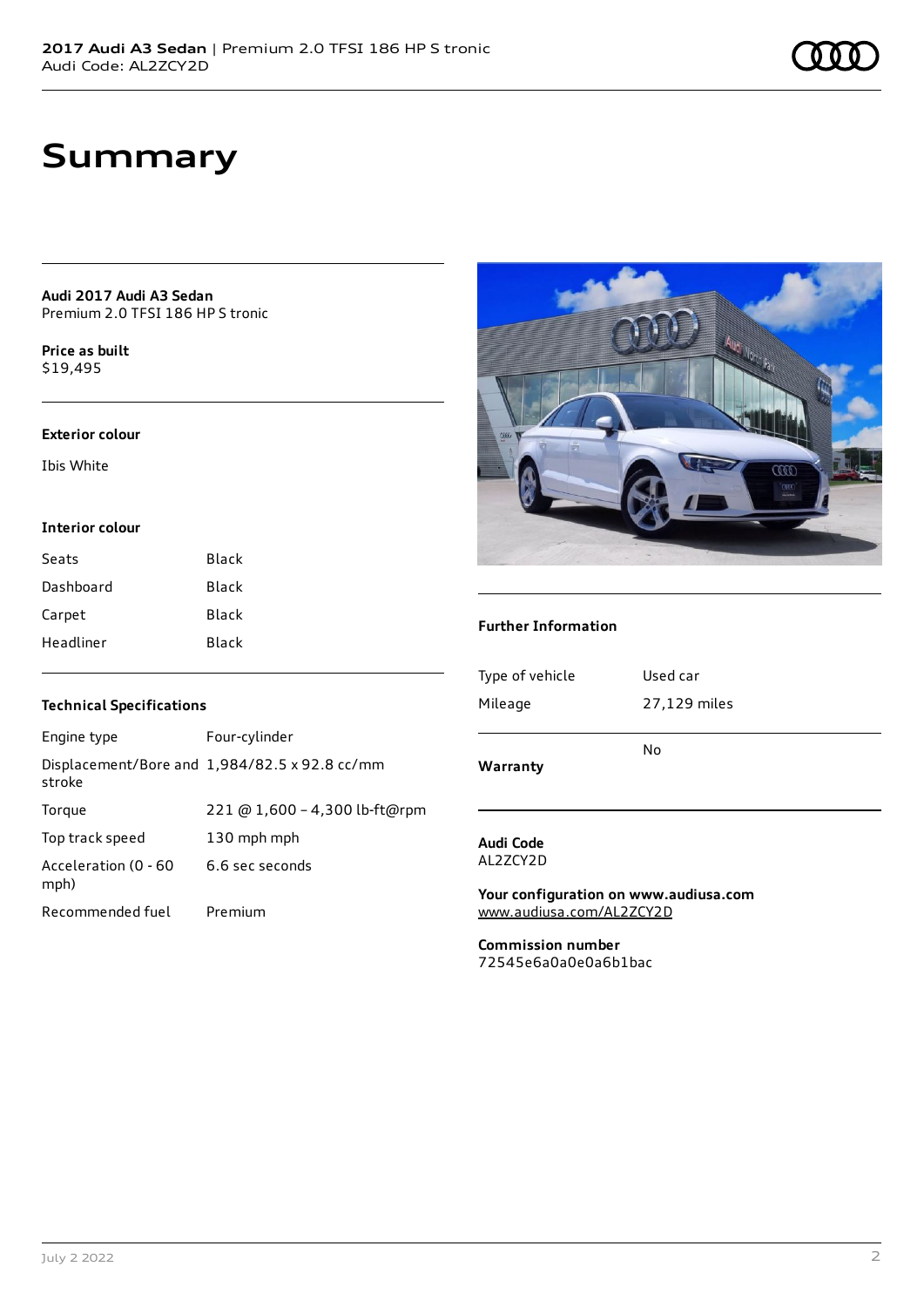# **Equipment**

Ibis White

Audi advanced key - keyless start, stop and entry

Convenience package

Audi smartphone interface

Connectivity package

MMI® radio





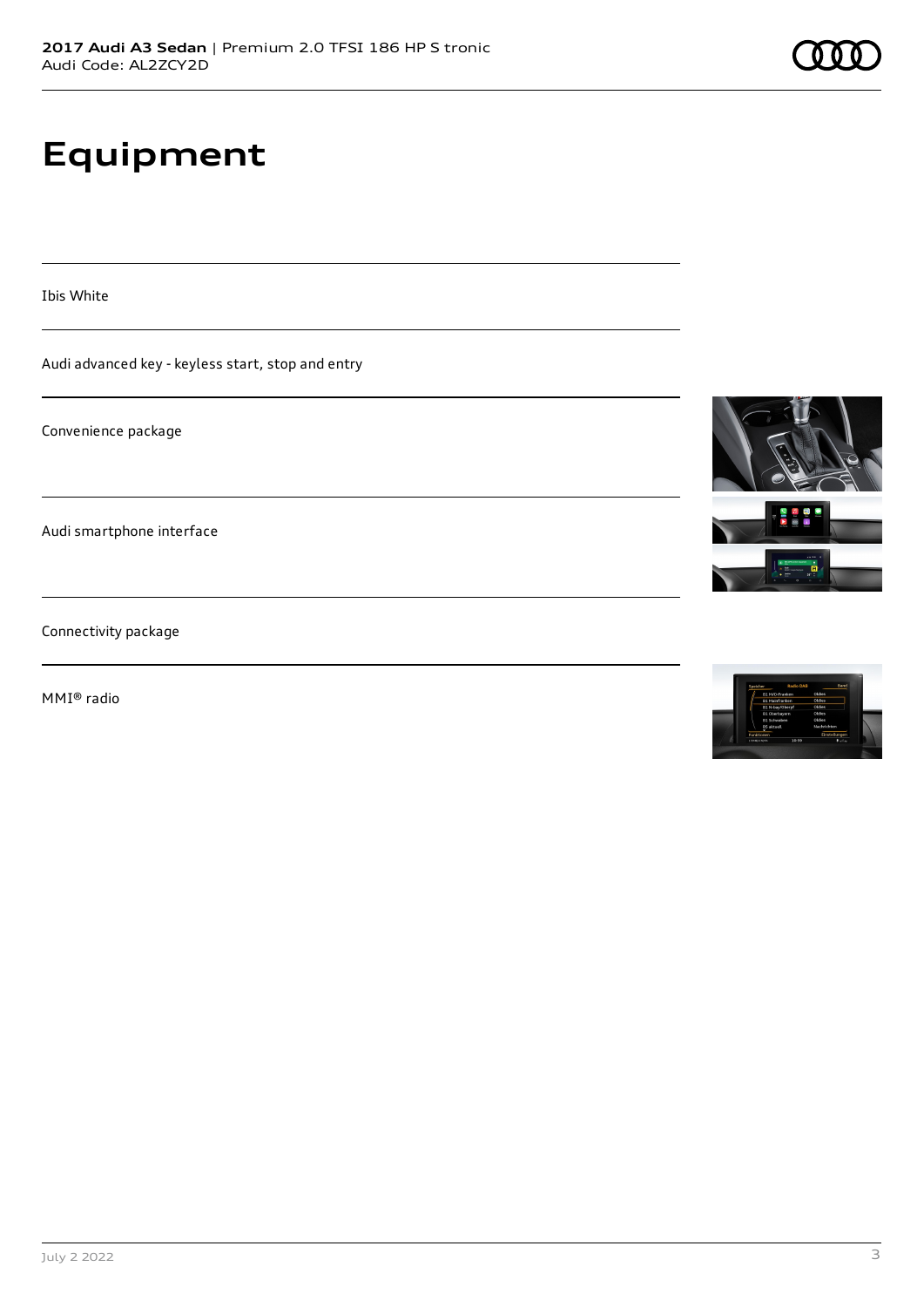## **Standard features**

### **Safety and Security**

| 4UB | Driver and front passenger airbags                                                |
|-----|-----------------------------------------------------------------------------------|
| 1AZ | Electronic stability control (ESC)                                                |
| UH1 | Electromechanical parking brake                                                   |
| 8T2 | Cruise control with coast, resume and<br>accelerate features                      |
| 6Y8 | Speed limiter                                                                     |
| 4H3 | Manual child safety locks                                                         |
| 1N3 | Electromechanical power steering                                                  |
| 7K6 | Tire-pressure monitoring system                                                   |
| 4X3 | Head/thorax side airbags                                                          |
| 8N6 | Light / rain sensor                                                               |
| 3B7 | ISOFIX child seat mounting and Top Tether<br>anchorage point for outer rear seats |
|     |                                                                                   |

| <b>Interior</b> |                                          |
|-----------------|------------------------------------------|
| QJ1             | Aluminum interior package                |
| 3FB             | Panoramic sunroof                        |
| 5MA             | Micrometallic Silver inlays              |
| 7M3             | Door sill trims with aluminium inlay     |
| 6NQ             | <b>Black headliner</b>                   |
| 9AK             | Dual-zone automatic climate control      |
| 412             | Interior mirror                          |
| QQ5             | Illuminated vanity mirrors               |
| 1 XW            | Three-spoke multifunction steering wheel |
| 6F3             | Front center armrest                     |
| 7F <sub>9</sub> | Leather-wrapped gear selector            |
| 3 <sub>NU</sub> | Load-through facility                    |
| 7 H A           | Cloth interior on doors                  |

#### **Exterior**

| 0PO | Dual exhaust outlets                              |
|-----|---------------------------------------------------|
| 6XD | Power-adjustable, heated exterior side<br>mirrors |
| 1S1 | Car jack                                          |
| 9T1 | Heated front washer nozzles                       |
| 0N4 | 4-link rear suspension                            |
| 8IH | Xenon plus                                        |
| 8TB | Rear fog lights                                   |
| H7K | 17" 225/45 all-season tires                       |
| 8SK | LED taillights                                    |
| 4KC | Side and rear windows in heat-insulating<br>glass |
| 47F | <b>Black window surrounds</b>                     |

### CT0 17" 5-arm design wheels

### **Infotainment and Driver Assistance**

N4M Leather seating surfaces

| 6K <sub>2</sub> | Audi pre sense front                                          |
|-----------------|---------------------------------------------------------------|
| 7W1             | Audi pre sense <sup>®</sup> basic                             |
| KA <sub>2</sub> | Rearview camera                                               |
| 9VD             | Audi sound system                                             |
| 9S5             | Driver information system                                     |
| QV3             | Sirius XM® Satellite Radio                                    |
| 9ZX             | BLUETOOTH wireless technology preparation<br>for mobile phone |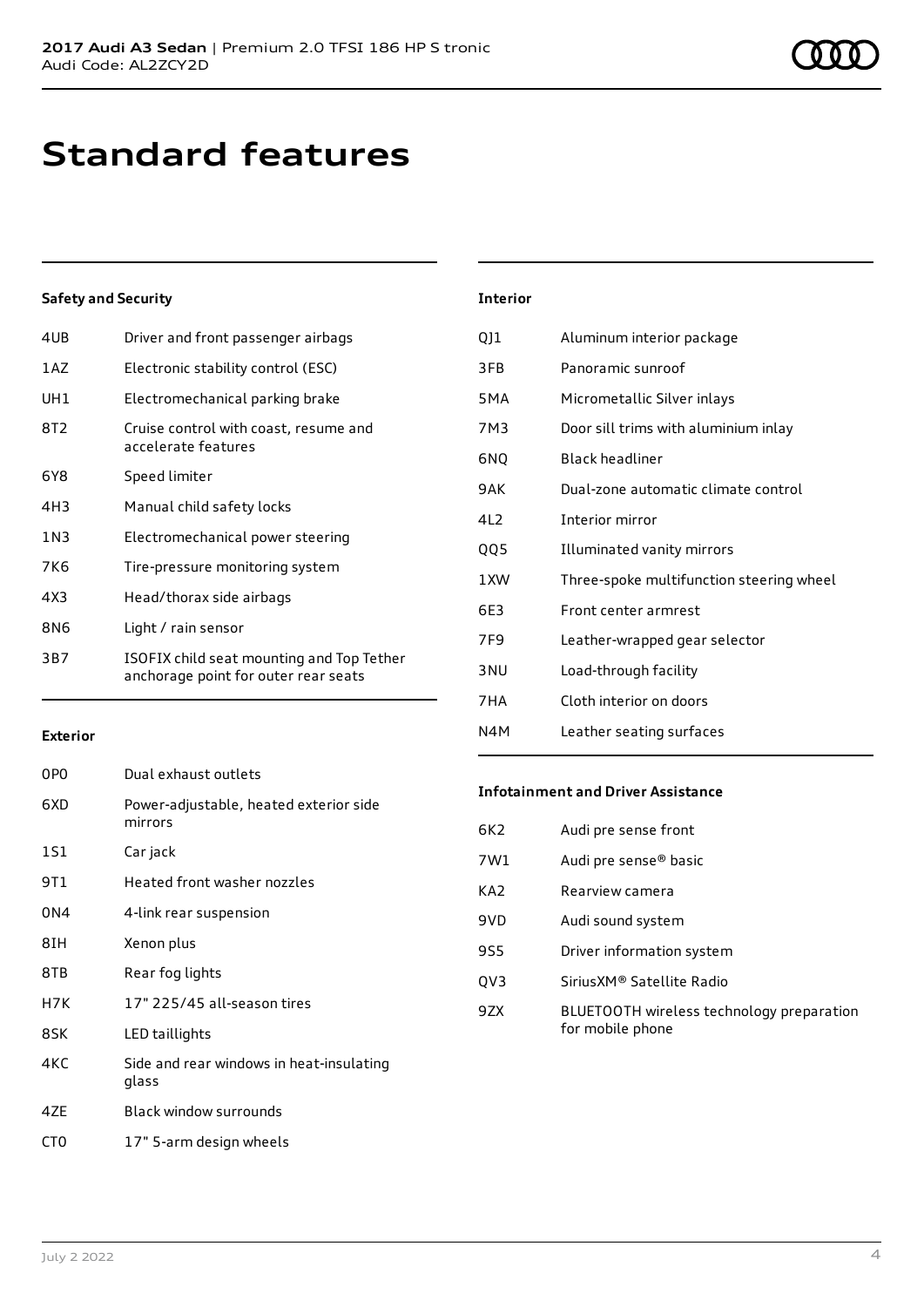# **Dealer remarks**

CARFAX 1-Owner, GREAT MILES 27,129! JUST REPRICED FROM \$22,995, EPA 35 MPG Hwy/26 MPG City! Premium trim. Leather Seats, Sunroof, Back-Up Camera, Alloy Wheels, Turbo, CONVENIENCE PACKAGE, HOMELINK - BLACK. . Call Us Today!

### KEY FEATURES INCLUDE

Leather Seats, Turbocharged. Audi Premium with Ibis White exterior and Black interior features a 4 Cylinder Engine with 186 HP at 4400 RPM\*.

### OPTION PACKAGES

CONVENIENCE PACKAGE USB Audi Music Interface, smartphone interface (Android Auto and Apple CarPlay), Audi Advanced Key, keyless start, stop and entry (sensor in front doors and trunk) Aluminum Wheels, Steering Wheel Controls, Child Safety Locks, Heated Mirrors, Electronic Stability Control, Bucket Seats.

### EXPERTS ARE SAYING

"The 2017 Audi A3 brings a genuine luxury vibe to the entry-level class. In contrast, others in the segment feel more like a dressed-up compact." -Edmunds.com.

AFFORDABILITY Reduced from \$22,995.

### WHO WE ARE

Audi North Park will provide an exceptional level of service when it comes to every element of the four rings. Whether it is choosing your next new of Certified pre-owned Audi, completing scheduled maintenance, or showing your love for the brand with a purchase of additional parts or accessories, the management team at Audi North Park is committed to a customer experience that creates a fan of both Audi and this particular dealership for life.

Pricing analysis performed on 10/2/2020. Horsepower calculations based on trim engine configuration. Fuel economy calculations based on original manufacturer data for trim engine configuration. Please confirm the accuracy of the included equipment by calling us prior to purchase.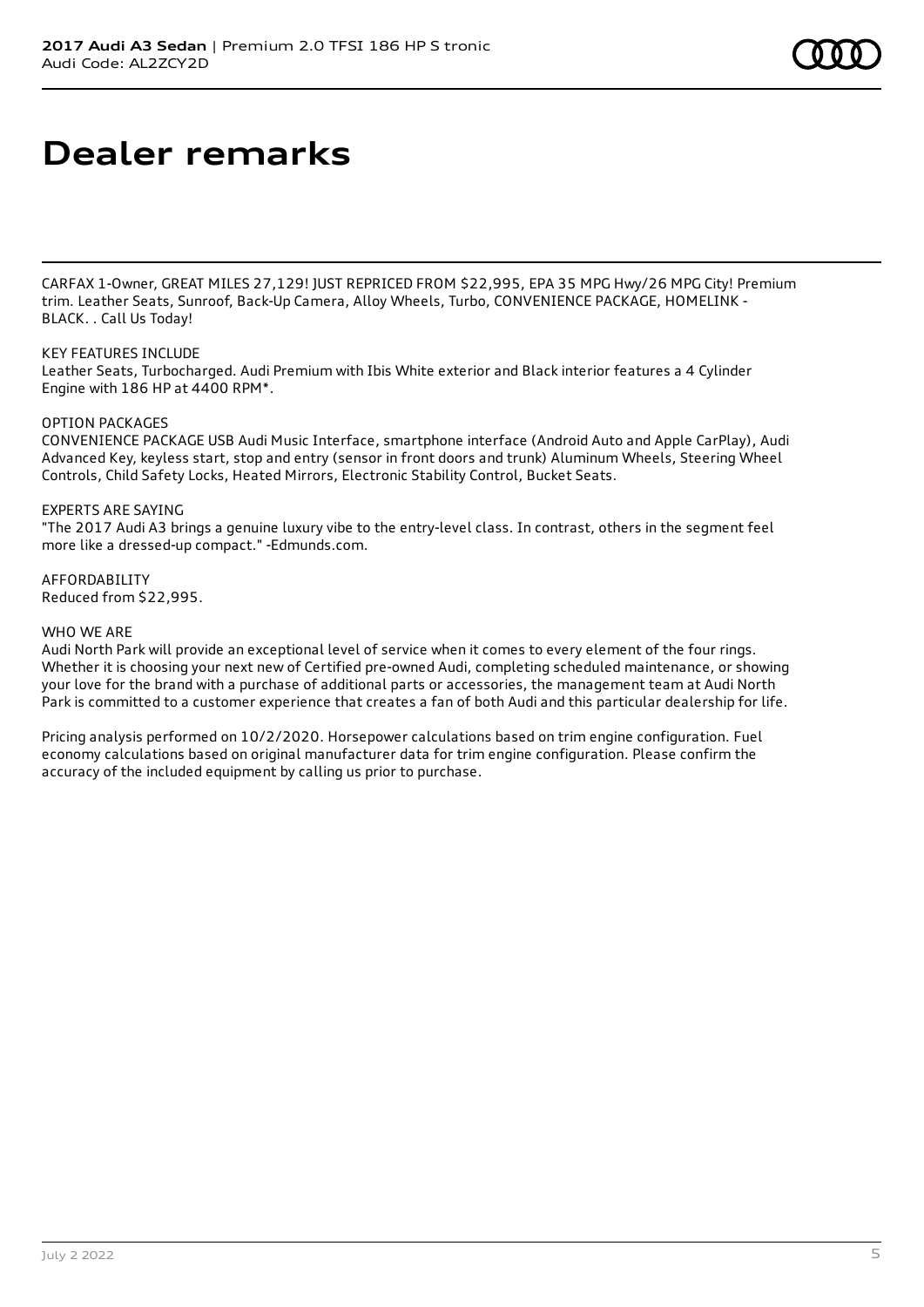# **Technical Specifications**

### **(1/2)**

### **Engineering | Performance**

| Engine type                                 | Four-cylinder                                 |
|---------------------------------------------|-----------------------------------------------|
| Acceleration (0 - 60<br>mph)                | 6.6 sec seconds                               |
| Engine block                                | Cast-iron                                     |
| Induction/fuel injection Turbocharged/TFSI® |                                               |
| Cylinder head                               | Aluminum-alloy                                |
| Max. output ps/hp                           | 186 @ 4,400 - 6,000 @ rpm                     |
| stroke                                      | Displacement/Bore and 1,984/82.5 x 92.8 cc/mm |
| Top track speed                             | 130 mph mph                                   |
| Torque                                      | 221 @ 1,600 - 4,300 lb-ft@rpm                 |
| Valvetrain                                  | 16-valve DOHC                                 |

### Gear ratios: 6th 0.755 Gear ratios: 7th 0.635 Gear ratios: Reverse 2.901 Drivetrain type Stronic<sup>®</sup> dual-clutch Gear ratios: Final Drive 1st-4th - 4.769 / 5th-7th - 3.444 Gear ratios: 4th 0.925 Transmission Seven-speed S tronic® dual-clutch automatic transmission with frontwheel drive Gear ratios: 5th 0.705 Gear ratios: 2nd 2.750 Gear ratios: 3rd 1.767 Gear ratios: 1st 3.400

### **Electrical system**

| Alternator | 14 Volts - 320A |
|------------|-----------------|
| Battery    | 12 Volts - 59Ah |

### **Steering**

**Driveline**

| Steering type                              | Electromechanical power steering |
|--------------------------------------------|----------------------------------|
| Turning diameter, curb- 36.1 ft<br>to-curb |                                  |
| Steering ratio                             | 15.3:1                           |

### **Suspension**

| Front axle | MacPherson strut front suspension |
|------------|-----------------------------------|
| Rear axle  | Four-link rear suspension         |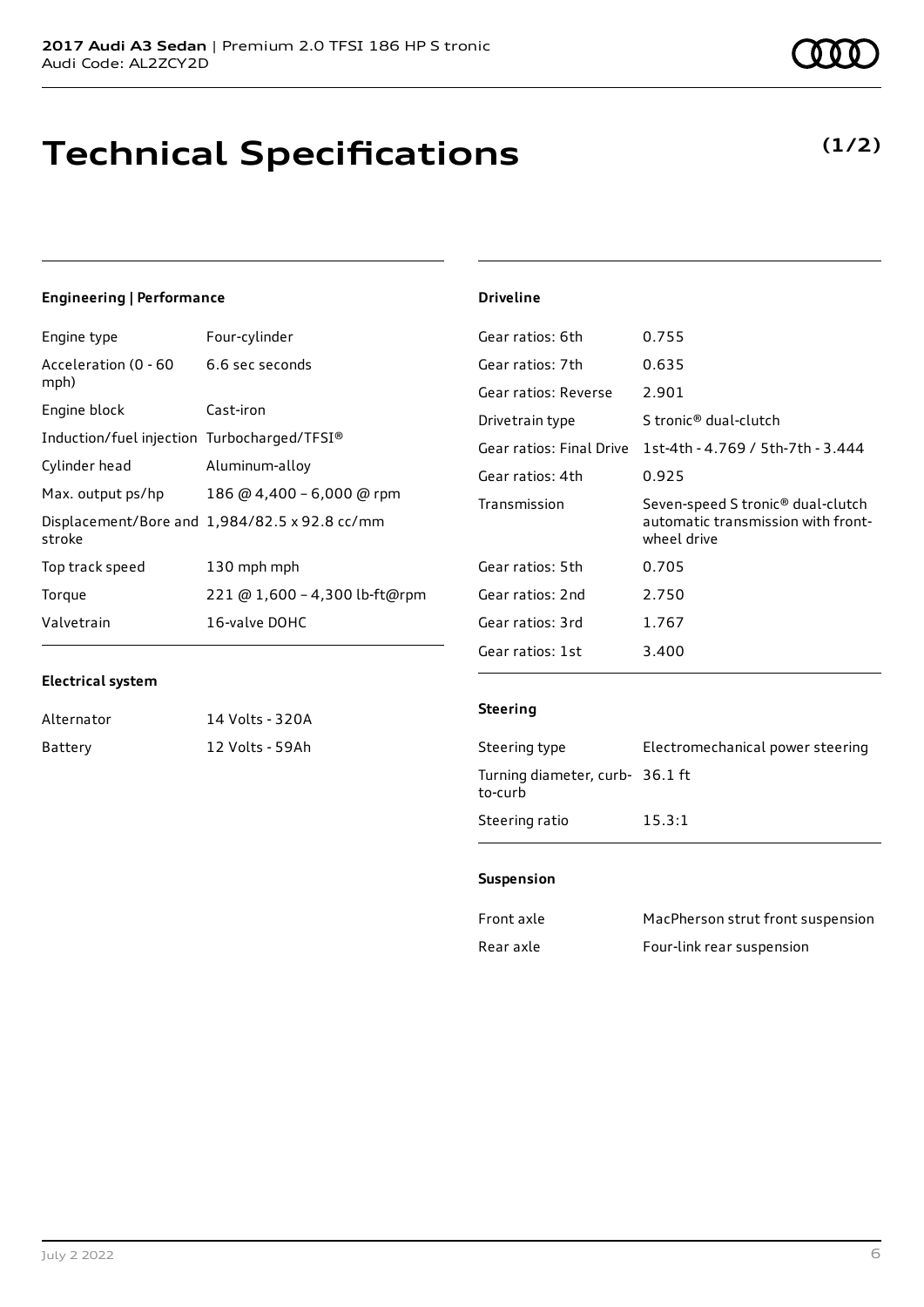# **Technical Specifications**

### **Brake system**

| Front brakes         | 12.3 (ventilated) in                                                                              | Seating capacity                          | 5                    |
|----------------------|---------------------------------------------------------------------------------------------------|-------------------------------------------|----------------------|
| Rear brakes          | 10.7 (solid) in                                                                                   | Shoulder room, rear                       | 53.0 in              |
| Parking brake        | Electromechanical                                                                                 | Head room with front<br>sunroof           | $36.5$ in            |
| <b>Body</b>          |                                                                                                   | Leg room, rear                            | $35.1$ in            |
|                      |                                                                                                   |                                           | 54.8 in              |
| Material             | Lightweight construction<br>technology - fully galvanized steel<br>unibody with aluminum hood and | Head room with rear<br>sunroof            | $36.1$ in            |
|                      | front subframe                                                                                    | Leg room, front                           | $41.2$ in            |
| Corrosion protection | Multistep anti-corrosion protection                                                               | Cargo volume, rear<br>seatbacks up/folded | 12.3/NA cu ft, cu ft |

### **Warranty | Maintenance**

| Warranty    | 4-year/50,000-mile new vehicle<br>limited warranty                            |
|-------------|-------------------------------------------------------------------------------|
| Maintenance | 12-month/10,000-mile (whichever<br>occurs first) NO CHARGE first<br>scheduled |

#### **Exterior Measurements**

| Height             | 55.7 in  |
|--------------------|----------|
| Length             | 175.5 in |
| Wheelbase          | 103.8 in |
| Drag coefficient   | 0.30 Cw  |
| Track rear         | 60.1 in  |
| <b>Track front</b> | 61.2 in  |
| Curb weight        | 3,197 lb |

### **Interior measurements**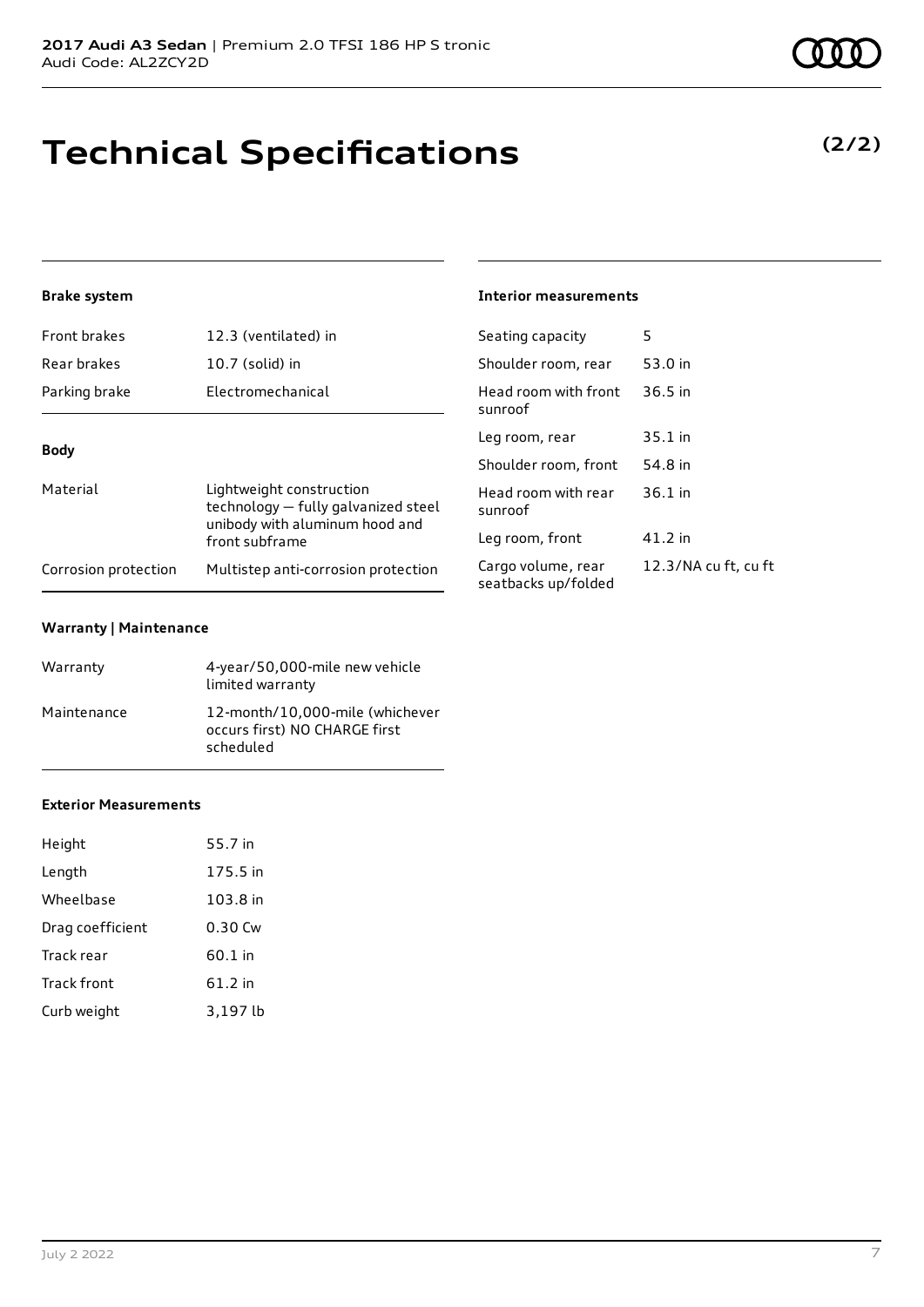### **Consumption- and emission**

**Consumption by NEDC**

combined 29 mpg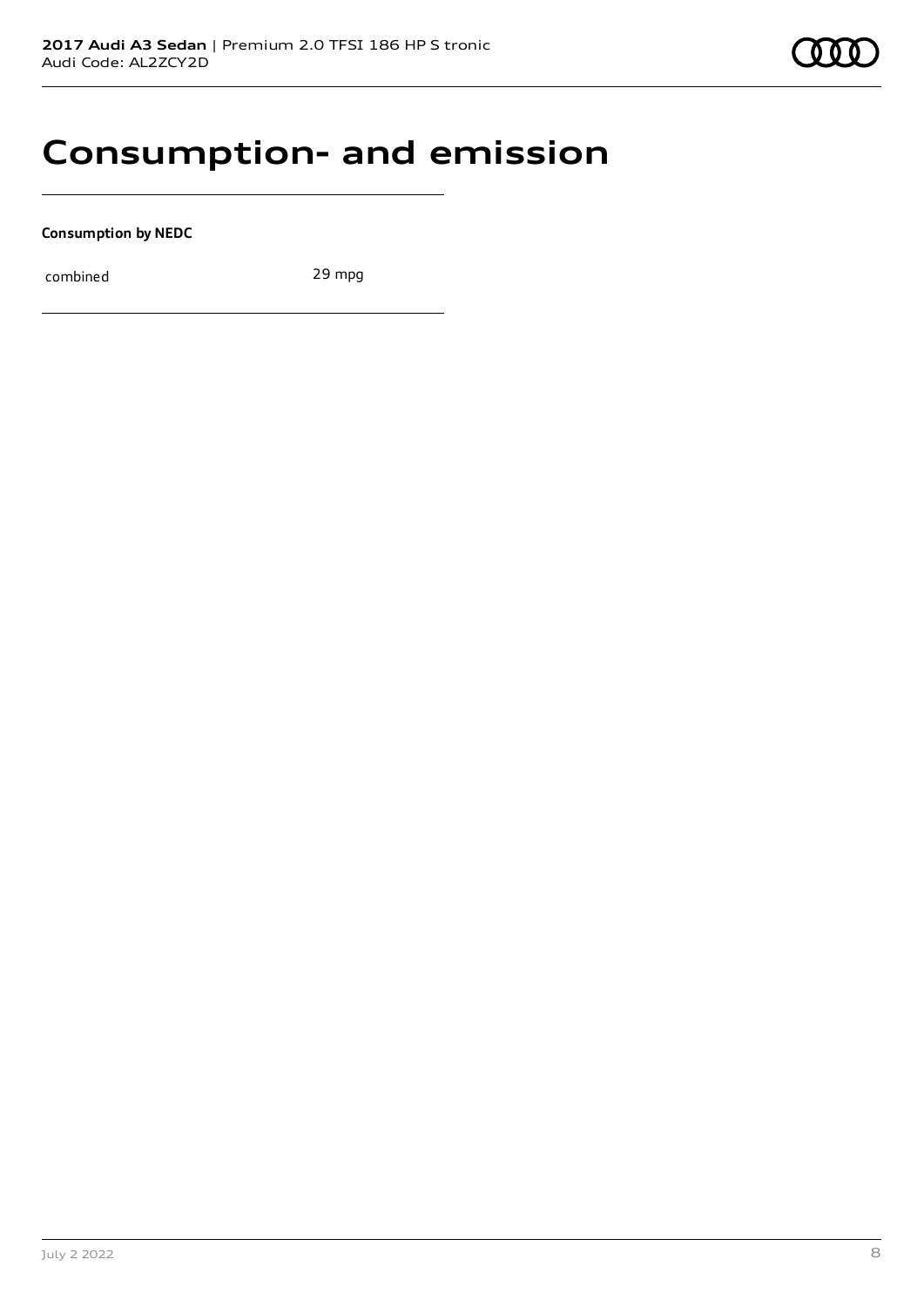### **Contact**

Dealer **Audi North Park**

15678 Interstate 35 N 78154 Selma TX

Phone: 2109606000 FAX: 2102479577

www: [https://www.audinorthpark.com](https://www.audinorthpark.com/)